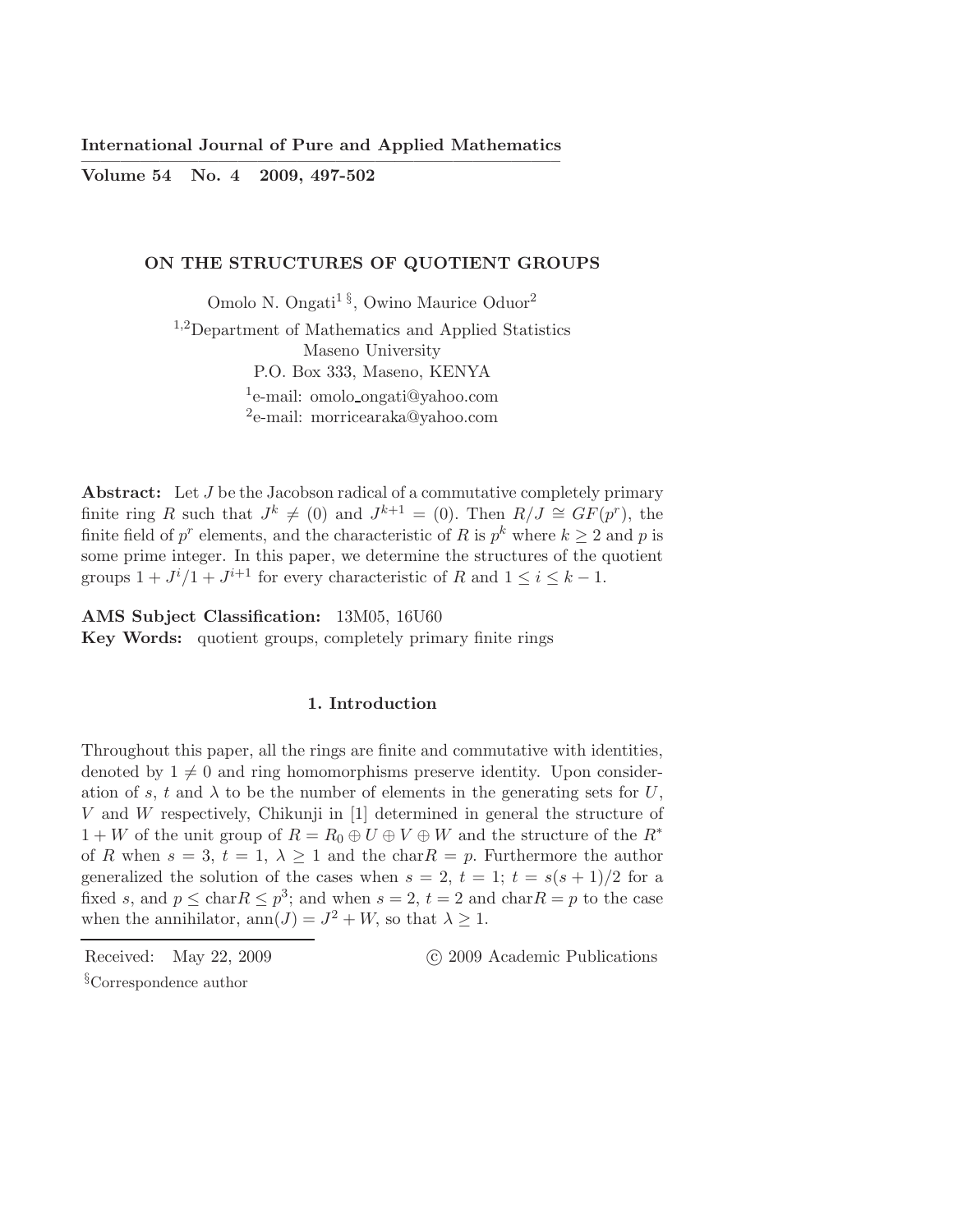Let  $R$  be a completely primary finite ring with maximal ideal  $J$  such that  $J^{k+1} = (0), J^k \neq (0), k \geq 1$ . Then the residue field  $R/J$  is a finite field  $GF(p^r)$ , for some prime integer p and positive integer r. The characteristic of R is  $p^k$  for some positive integer k. Let  $R_0 = \frac{GR(p^{kr}, p^k)}{p^{k}}$  be the Galois ring of characteristic  $p^k$  and order  $p^{kr}$ . A concrete model is the quotient  $\mathbf{Z}_{p^k}[x]/(f)$ where  $f \in \mathbf{Z}_{p^k}[x]$  is a monic polynomial of degree r irreducible modulo p. Then it can be deduced from the main theorem in  $[2]$  that R has a coefficient subring  $R_0$  of the form  $GR(p^{kr}, p^k)$  which is clearly a maximal Galois subring of R. A trivial case is  $GR(p^k, p^k) = \mathbf{Z}_{p^k}$ . We construct commutative finite rings with unique maximal ideal J such that  $J^{k+1} = (0)$  and  $J^k \neq (0)$  for the cases when char $R = p^2$  and char $R = p^k : k \geq 3$ . Then we determine the structures of the quotient groups of the rings constructed.

The following results are fundamental to the study of unit groups of the rings to be considered in this paper.

1.1. Let R be a finite ring. Then every left unit is a right unit and every left zero divisor is a right zero divisor. Furthermore, every element of R is either a zero divisor or a unit (see [3]).

1.2. If a ring has two or more zero divisors (including zero), then R is a finite ring (see [4]).

# 2. A Class of Finite Rings

Let  $R_0$  be the Galois ring of the form  $GR(p^{kr}, p^k)$  and let  $u_i \in J$ , where  $1 \leq$  $i \leq h-1$  so that  $R = R_0 \oplus R_0 u_1 \oplus ... \oplus R_0 u_{h-1}$  is an additive group. On the additive group, define multiplication by the following relations:  $u_i u_j = 0$  (1  $\leq$  $i, j \leq h-1$ );  $r_0u_i = u_i r_0, r_0 \in R_0$ ;  $p^{k-1}u_i \neq 0$ . From the given definition of multiplication in R, we see clearly that if  $(r_0, r_1, ..., r_{h-1})$  and  $(s_0, s_1, ..., s_{h-1})$ are any two elements in  $R$ , then

 $(r_0, r_1, ..., r_{h-1})(s_0, s_1, ..., s_{h-1}) = (r_0s_0, r_0s_1 + r_1s_0, ..., r_0s_{h-1} + r_{h-1}s_0).$ 

It is then easy to show that the given multiplication turns the additive group into a ring.

When char  $R = p^k$ , where  $k \in \mathbb{Z}^+$ , we determine the structures of the quotient groups of the ring R.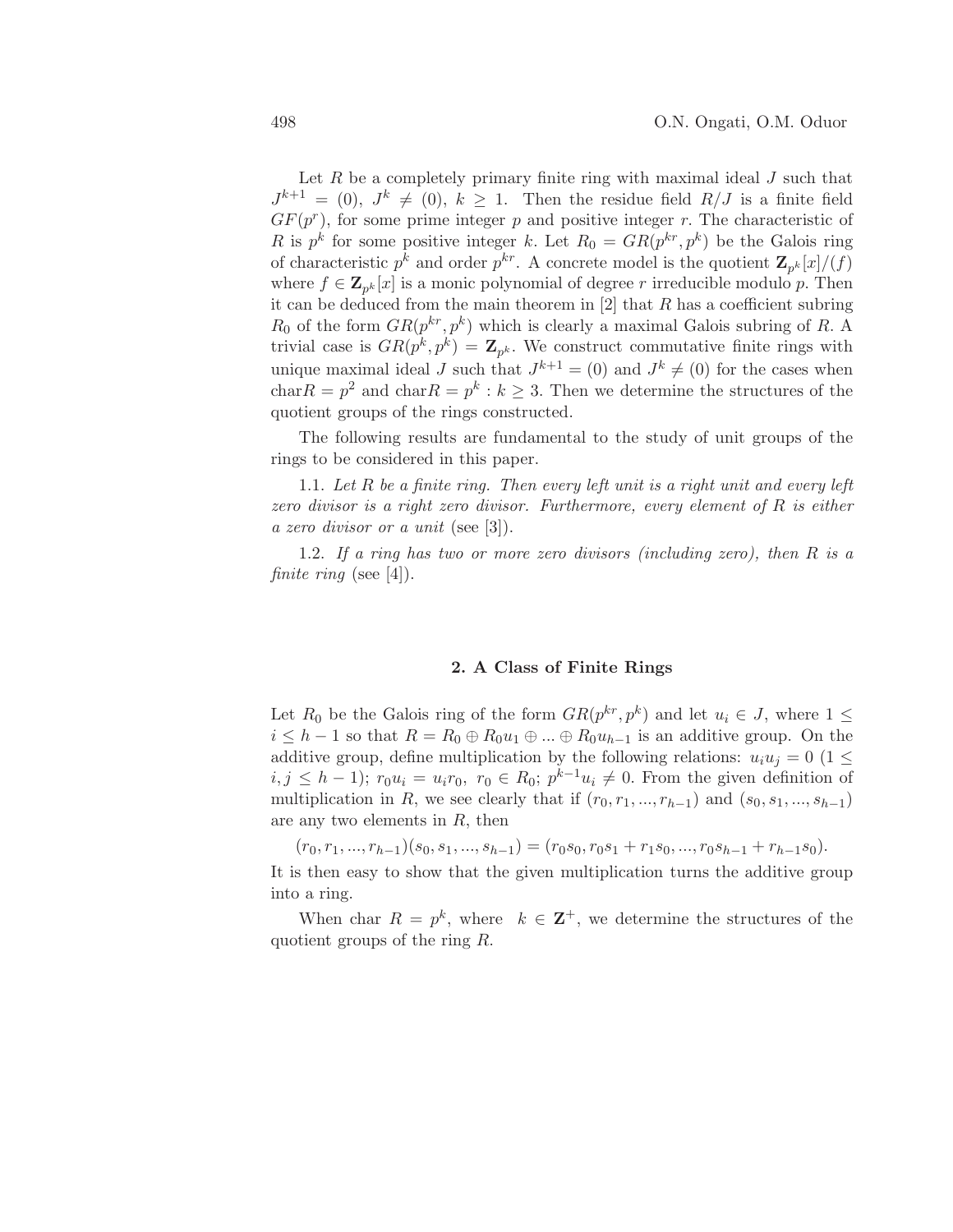#### ON THE STRUCTURES OF QUOTIENT GROUPS 499

# 3. Quotient Groups

It is an established fact that a ring R defined by the construction in Section 2 satisfies the following property: the subset of all its zero divisors forms a unique maximal ideal J and  $1 + J$  is a normal subgroup of its group of units  $R^*$ . Suppose  $k \geq 2$ , then the ideals  $J, J^2, J^3, \ldots, J^k$  and  $J^{k+1}$  in  $R$ , form a chain  $J \supset J^2 \supset J^3 \supset ... \supset J^{k+1} = (0)$ 

and consequently, the subgroups  $1 + J$ ,  $1 + J^2$ ,  $1 + J^3$ ,..., $1 + J^k$ ,  $1 + J^{k+1} = \{1\}$ forms a filtration

$$
1 + J \supset 1 + J^2 \supset 1 + J^3 \supset \dots \supset 1 + J^k \supset 1 + J^{k+1} = \{1\}.
$$

Let  $R$  be a ring defined in Section 2 and  $J$  be the Jacobson radical of the ring such that for  $k \geq 2$ ,  $J^k \neq (0)$  and  $J^{k+1} = (0)$ .

We begin by showing that for  $j = 1, 2, ..., k - 1$ , the quotient  $J^{j}/J^{j+1}$  is a vector space over the quotient ring  $R/J$ .

**Lemma 1.** Let  $J$  be the Jacobson radical of a ring  $R$  defined in Section 2. Then the quotient  $J^{j}/J^{j+1}$ ,  $j = 1, 2, ..., k-1$  is a vector space over  $GF(p) \subseteq$  $R/J$ .

Proof. Given that J is a maximal ideal in R, the quotient ring  $R/J$  is a field. For every prime integer p, let  $\mathbf{F}_p$  be a prime subfield of  $R/J$ . Let  $y_1, y_2 \in J^j$ such that  $y_1 + J^{j+1}$  and  $y_2 + J^{j+1}$  belong to  $J^j / J^{j+1}$ , then for each  $a \in \mathbf{F}_p$ ,

 $a((y_1 + J^{j+1}) + (y_2 + J^{j+1})) = a((y_1 + y_2) + J^{j+1}) = (a(y_1 + y_2)) + J^{j+1},$ which belongs to  $J^j/J^{j+1}$ .  $\Box$ 

Now,

$$
|R| = |R/J|
$$
.  $|J/J^2|$  ...  $|J^{k-1}/J^k|$ .  $|J^k|$   
=  $p^{(1+h + ... + h+h-1)r} = p^{khr}$ ,  $h \ge 2$ .

Thus R is indeed finite.

**Remark.** Finiteness of R implies that J is nilpotent, say  $J^{k+1} = (0)$ .

Notice that  $1 + J^{j+1}$  is a normal subgroup of  $1 + J^j$  and by Lagrange's theorem  $| 1 + J^{j} / 1 + J^{j+1} | = p^{hr}$ , where  $j = 1, ..., k - 1$ . We now determine the structure of  $1 + J^j/1 + J^{j+1}$  for  $j = 1, 2, ..., k - 1$ . We begin with the case, when char  $R = p^2$ .

**Proposition 1.** Let R be a ring defined in Section 2. Suppose J is the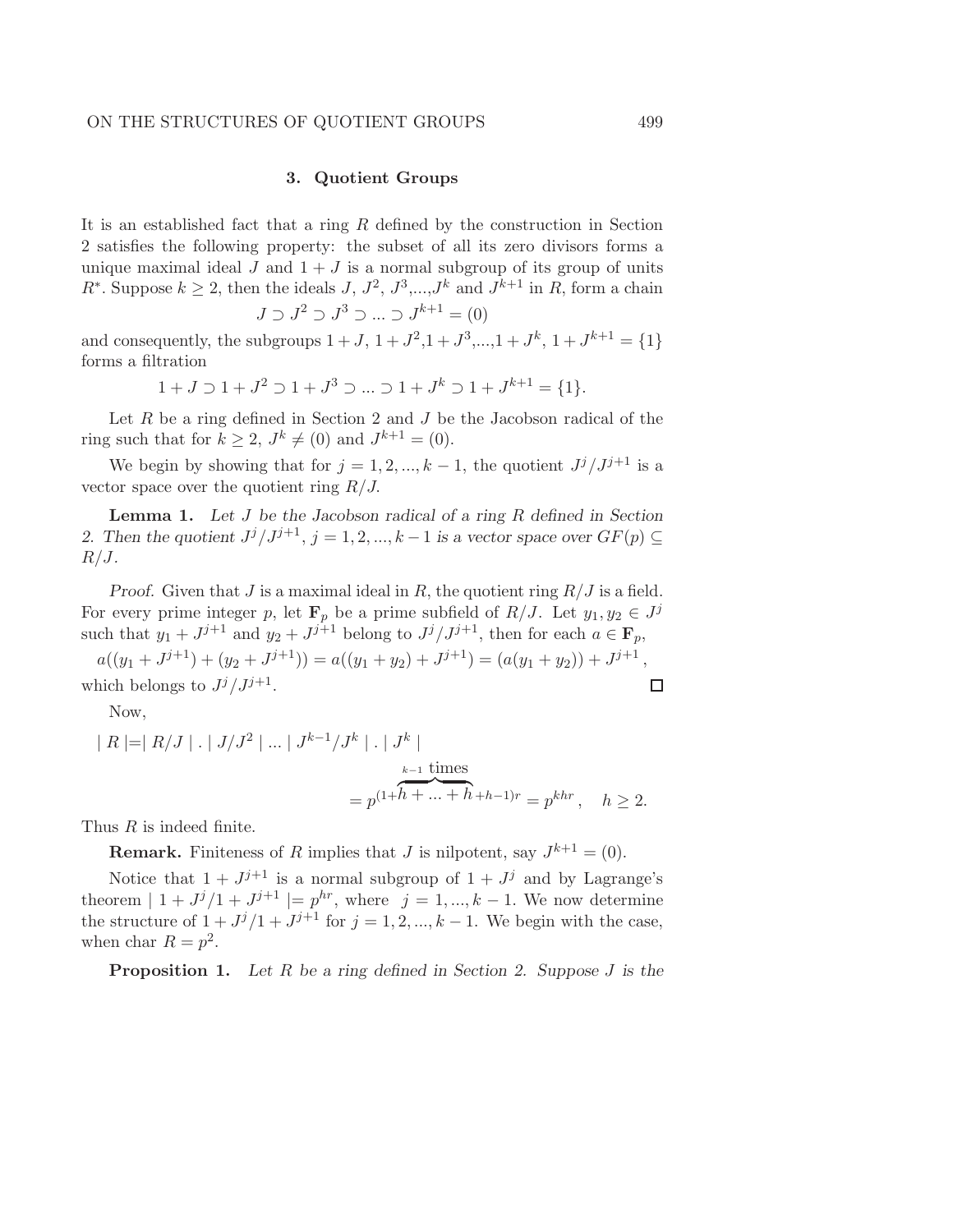Jacobson radical of R, then for  $k = 2$ , the quotient group  $1 + J/1 + J^2 \cong$  $\mathbf{Z}_p^r \times \ldots \times \mathbf{Z}_p^r$  for every prime integer p.

 $\overline{h}$  copies

Proof. Let  $\tau_1, ..., \tau_r \in R_0$  such that  $\overline{\tau_1}, ..., \overline{\tau_r} \in R_0/pR_0$  form a basis for  $R_0/pR_0$  regarded as a vector space over its prime subfield  $\mathbf{F}_p$ . Consider the element  $(1 + p\tau_l)1 + J^2 \in 1 + J/1 + J^2$ . Then

$$
((1 + p\tau_l)1 + J^2)^p = (1 + p\tau_l)^p 1 + J^2
$$
  
=  $(1 + p^2 \tau_l + ... + p^p \tau_l^p) 1 + J^2 = 1 + J^2$  since  $\text{char } R = p^2$ .

Next, consider the element  $(1 + \tau_l u_1)1 + J^2 \in 1 + J/1 + J^2$ . Then

$$
((1 + \tau_l u_1)1 + J^2)^p = (1 + \tau_l u_1)^p 1 + J^2
$$
  
=  $(1 + p\tau_l u_1)1 + J^2 = 1 + J^2$  since  $1 + p\tau_l u_1 \in 1 + J^2$ .

Similarly,  $((1 + \tau_l u_1 + \tau_l u_2)1 + J^2)^p = 1 + J^2$ . Continuing in a similar manner up to the element  $(1 + \tau_l u_1 + \tau_l u_2 + ... + \tau_l u_{h-1})1 + J^2$  we obtain  $((1 + \tau_l u_1 + \tau_l u_2 + ... + \tau_l u_{h-1})1 + J^2)^p = 1 + J^2$ . For positive integers  $a_l, b_{1l}$ ,  $b_{2l},...,b_{(h-1)l}$  with  $a_l \leq p, b_{il} \leq p$  where  $1 \leq i \leq h-1$ , we assert that

$$
\prod_{l=1}^{r} \{(1+p\tau_l)1+J^2)^{a_l}\} \cdot \prod_{l=1}^{r} \{(1+\tau_l u_1)1+J^2)^{b_{1l}}\} \cdot \prod_{l=1}^{r} \{(1+\tau_l u_1+\tau_l u_2) \\
1+J^2)^{b_{2l}}\} \cdots \prod_{l=1}^{r} \{(1+\tau_l u_1+\tau_l u_2+...+\tau_l u_{h-1})1+J^2\}^{b_{(h-1)l}}\} = 1+J^2
$$

will imply  $a_l = p$ ,  $b_{il} = p$  for every  $l = 1, ..., r$  and  $1 \le i \le h - 1$ . If we set

$$
T_l = \{ ((1 + p\tau_l)1 + J^2)^a | a = 1, ..., p \},
$$
  
\n
$$
S_{1l} = \{ ((1 + \tau_l u_1)1 + J^2)^{b_1} | b_1 = 1, ..., p \},
$$
  
\n
$$
S_{2l} = \{ ((1 + \tau_l u_1 + \tau_l u_2)1 + J^2)^{b_2} | c_2 = 1, ..., p \},
$$
  
\n
$$
\vdots
$$

 $S_{(h-1)l} = \{((1 + \tau_l u_1 + \tau_l u_2 + \dots + \tau_l u_{h-1})1 + J^2)^{b_{h-1}} | b_{h-1} = 1, ..., p\},\$ 

we see that  $T_l$ ,  $S_{1l}$ ,  $S_{2l}$ ,..., $S_{(h-1)l}$  are all cyclic subgroups of the group  $1+J/1+J^2$ and they are of the orders indicated by their definition. Since

$$
\prod_{l=1}^r | \langle (1+p\tau_l)1+J^2 \rangle | \cdot \prod_{l=1}^r | \langle 1+\tau_l u_1 \rangle | \cdot \prod_{l=1}^r | \langle (1+\tau_l u_1 + \tau_l u_2)1+J^2 \rangle |
$$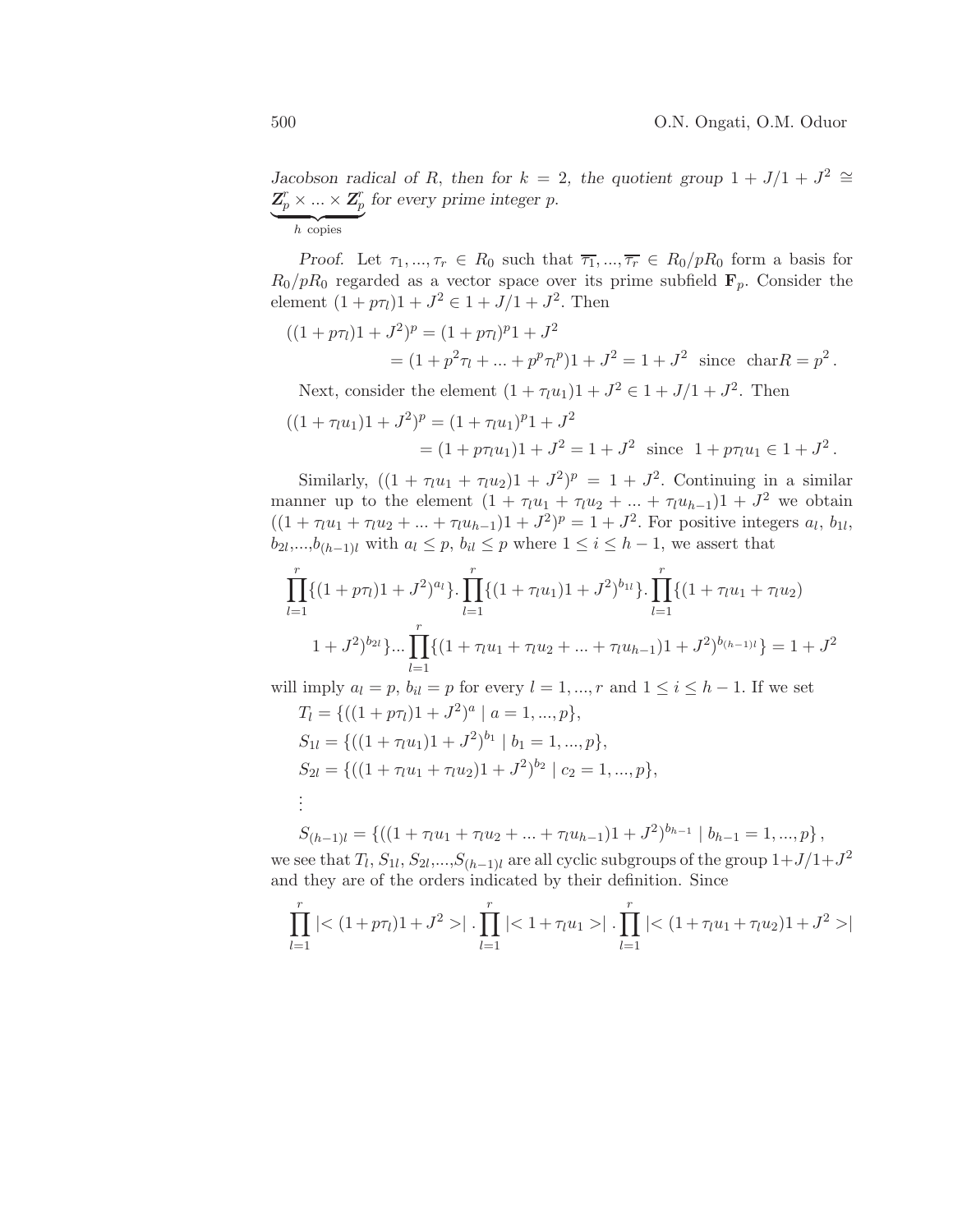$$
\dots \prod_{l=1}^r |< (1+\tau_l u_1 + \tau_l u_2 + \dots + \tau_l u_{h-1})1 + J^2 > = p^{rh}
$$

and the intersection of any pair of the cyclic subgroups gives the identity group  $1 + J^2$ , the product of the hr subgroups  $T_l$ ,  $S_{1l}$ ,  $S_{2l}$ ,..., $S_{(h-1)l}$  is direct. So their product exhausts the group  $1 + J/1 + J^2$ .  $\Box$ 

**Proposition 2.** Let R be a ring defined in Section 2. Suppose J is the Jacobson radical of R, then for  $k \geq 3$ , the quotient group  $1 + J^{j} / 1 + J^{j+1} \cong$  $\mathbf{Z}_p^r\times ... \times \mathbf{Z}_p^r$ for every prime integer p.

 $\overline{h}$  copies

Proof. Let  $\tau_1, ..., \tau_r \in R_0$  such that  $\overline{\tau_1}, ..., \overline{\tau_r} \in R_0/pR_0$  form a basis for  $R_0/pR_0$  regarded as a vector space over its prime subfield  $\mathbf{F}_p$ .

Suppose  $j = 1$ . Then the proof is obviously the one given for Proposition 1.

Suppose  $j \geq 2$ .

Let  $y \in R_0$ . Consider the element  $(1 + p^j \tau_l + p^{j-1} \tau_l y u_1) 1 + J^{j+1} \in 1 +$  $J^j/1+J^{j+1}$ . Then

$$
((1 + p^{j} \tau_l + p^{j-1} \tau_l y u_1) 1 + J^{j+1})^p = (1 + p^{j} \tau_l + p^{j-1} \tau_l y u_1)^p 1 + J^{j+1}
$$
  
=  $(1 + p^{j} \tau_l y u_1) 1 + J^{j+1} = 1 + J^{j+1}$  since  $1 + p^{j} \tau_l y u_1 \in 1 + J^{j+1}$ .

Next, consider the element  $(1+p^{j-1}\tau_lyu_1)1+J^{j+1} \in 1+J^j/1+J^{j+1}$ . Then

$$
((1 + p^{j-1}\pi y u_1)1 + J^{j+1})^p = (1 + p^{j-1}\pi y u_1)^p 1 + J^{j+1}
$$
  
=  $(1 + p^j \pi y u_1) 1 + J^{j+1} = 1 + J^{j+1}$  since  $1 + p^j \pi y u_1 \in 1 + J^{j+1}$ .

Similarly,  $((1 + p^{j-1}\tau_lyu_1 + p^{j-1}\tau_lyu_2)1 + J^{j+1})^p = 1 + J^{j+1}$ . Continuing in a similar manner up to the element  $(1 + p^{j-1}\tau_l y u_1 + p^{j-1}\tau_l y u_2 + ... +$  $p^{j-1}\tau_l y u_{h-1}$ )1+ $J^{j+1}$  we obtain  $((1+p^{j-1}\tau_l y u_1+p^{j-1}\tau_l y u_2+...+p^{j-1}\tau_l y u_{h-1})1+$  $J^{j+1}$ )<sup>p</sup> = 1+ $J^{j+1}$ . Now, for positive integers  $a_l, b_{1l},...,b_{(h-1)l}$  with  $a_l \leq p, b_{il} \leq p$ for every  $l = 1, ..., r$  and  $1 \leq i \leq h - 1$ , we assert that

$$
\prod_{l=1}^{r} \{(1+p^{j}\tau_{l}+p^{j-1}\tau_{l}yu_{1})1+J^{j+1})^{a_{l}}\}\cdot \prod_{l=1}^{r} \{((1+p^{j-1}\tau_{l}yu_{1})1+J^{j+1})^{b_{1l}}\}\
$$

$$
\prod_{l=1}^{r} \{((1+p^{i-1}\tau_{l}yu_{1}+p^{i-1}\tau_{l}yu_{2})1+J^{j+1})^{b_{2l}}\}\dots
$$

$$
\prod_{l=1}^{r} \{(1+p^{j-1}\tau_{l}yu_{1}+p^{j-1}\tau_{l}yu_{2}+...+p^{j-1}\tau_{l}yu_{h-1})1+J^{j+1}\}^{b_{(h-1)l}}\}
$$